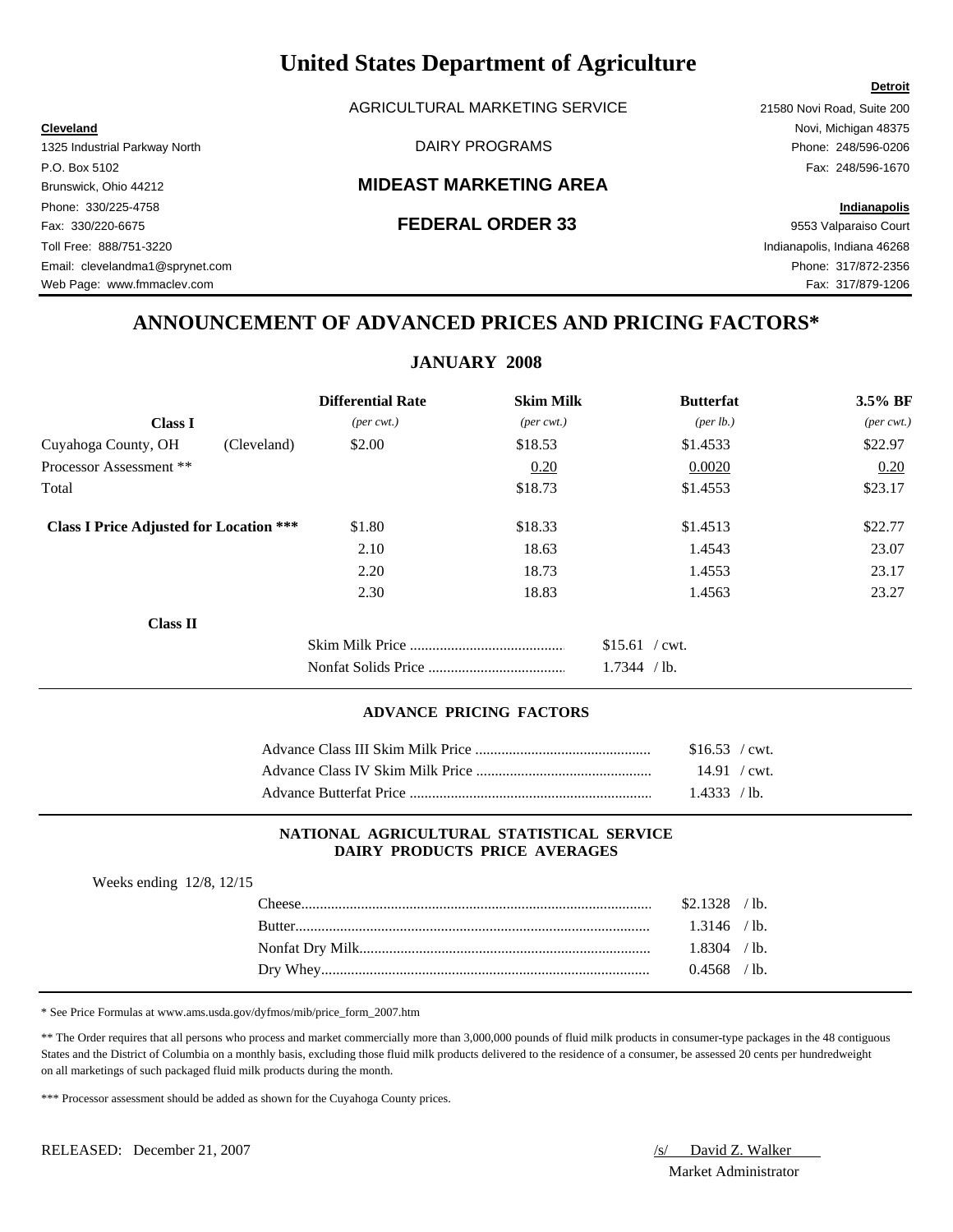AGRICULTURAL MARKETING SERVICE 21580 Novi Road, Suite 200

### Brunswick, Ohio 44212 **MIDEAST MARKETING AREA**

Web Page: www.fmmaclev.com Fax: 317/879-1206

## **ANNOUNCEMENT OF ADVANCED PRICES AND PRICING FACTORS\***

### **FEBRUARY 2008**

|                                                | <b>Differential Rate</b>    | <b>Skim Milk</b>            | <b>Butterfat</b>   | 3.5% BF                     |
|------------------------------------------------|-----------------------------|-----------------------------|--------------------|-----------------------------|
| <b>Class I</b>                                 | $(\text{per} \text{ cwt.})$ | $(\text{per} \text{ cwt.})$ | $(\text{per lb.})$ | $(\text{per} \text{ cwt.})$ |
| Cuyahoga County, OH<br>(Cleveland)             | \$2.00                      | \$17.44                     | \$1.3860           | \$21.68                     |
| Processor Assessment **                        |                             | 0.20                        | 0.0020             | 0.20                        |
| Total                                          |                             | \$17.64                     | \$1.3880           | \$21.88                     |
| <b>Class I Price Adjusted for Location ***</b> | \$1.80                      | \$17.24                     | \$1.3840           | \$21.48                     |
|                                                | 2.10                        | 17.54                       | 1.3870             | 21.78                       |
|                                                | 2.20                        | 17.64                       | 1.3880             | 21.88                       |
|                                                | 2.30                        | 17.74                       | 1.3890             | 21.98                       |
| <b>Class II</b>                                |                             |                             |                    |                             |
|                                                |                             |                             | $$14.39$ / cwt.    |                             |
|                                                |                             |                             | 1.5989<br>$/$ lb.  |                             |

#### **ADVANCE PRICING FACTORS**

| $$15.44$ / cwt. |  |
|-----------------|--|
| $13.69$ / cwt.  |  |
| $1.3660$ / lb   |  |

#### **NATIONAL AGRICULTURAL STATISTICAL SERVICE DAIRY PRODUCTS PRICE AVERAGES**

| weeks ending $1/3$ , $1/12$ |               |                |  |
|-----------------------------|---------------|----------------|--|
|                             |               | $$2.0126$ /lb. |  |
|                             | <b>Butter</b> | $1.2585$ /lb.  |  |
|                             |               | 1.6931 / lb.   |  |
|                             |               | $0.4380$ /lb.  |  |
|                             |               |                |  |

\* See Price Formulas at www.ams.usda.gov/dyfmos/mib/price\_form\_2007.htm

\*\* The Order requires that all persons who process and market commercially more than 3,000,000 pounds of fluid milk products in consumer-type packages in the 48 contiguous States and the District of Columbia on a monthly basis, excluding those fluid milk products delivered to the residence of a consumer, be assessed 20 cents per hundredweight on all marketings of such packaged fluid milk products during the month.

\*\*\* Processor assessment should be added as shown for the Cuyahoga County prices.

Market Administrator

#### **Detroit**

**Cleveland** Novi, Michigan 48375 1325 Industrial Parkway North DAIRY PROGRAMS Phone: 248/596-0206 P.O. Box 5102 Fax: 248/596-1670 Phone: 330/225-4758 **Indianapolis** Fax: 330/220-6675 **FEDERAL ORDER 33** 9553 Valparaiso Court Toll Free: 888/751-3220 Indianapolis, Indiana 46268 Email: clevelandma1@sprynet.com Phone: 317/872-2356

Weeks ending 1/5, 1/12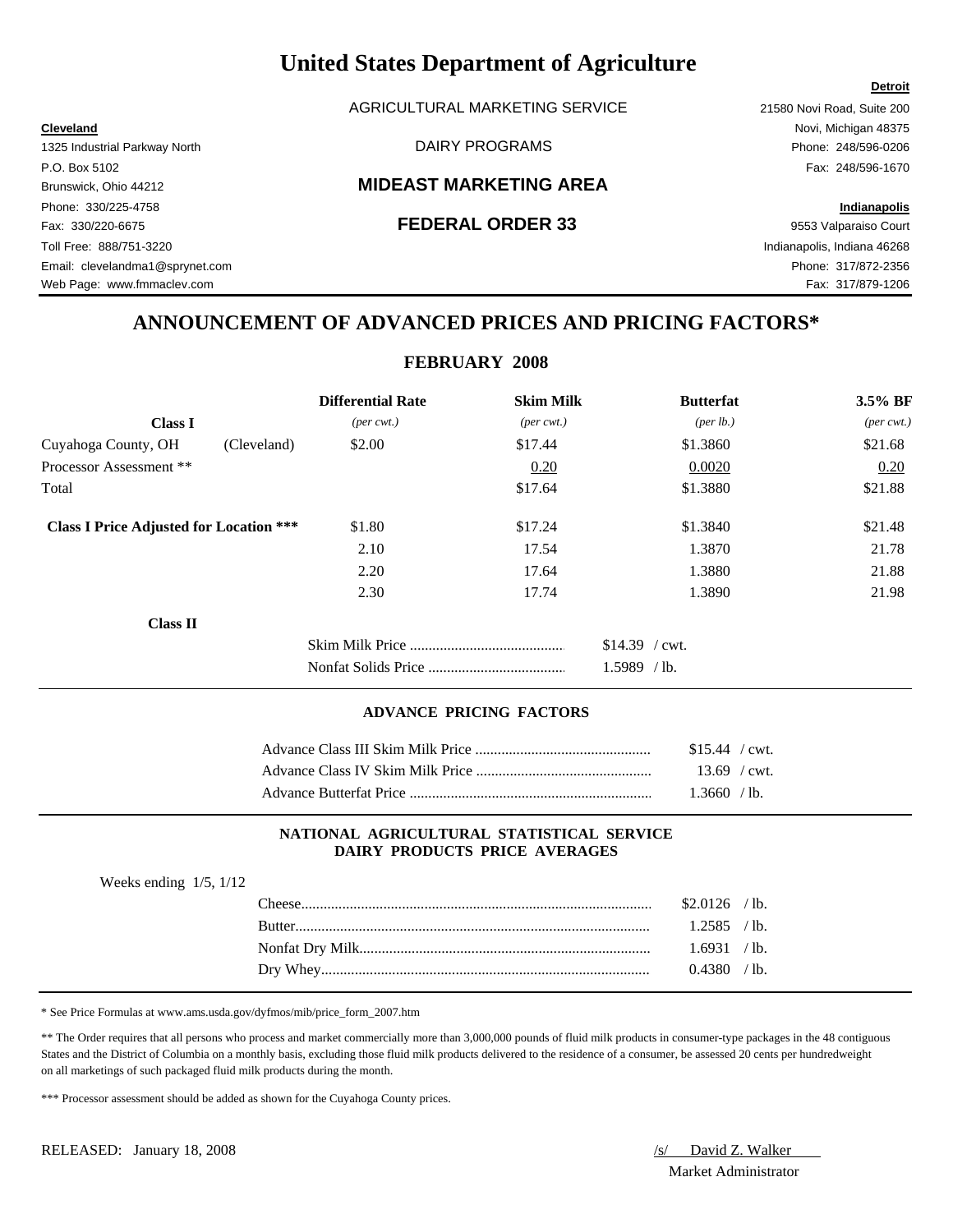AGRICULTURAL MARKETING SERVICE 21580 Novi Road, Suite 200

### Brunswick, Ohio 44212 **MIDEAST MARKETING AREA**

## **ANNOUNCEMENT OF ADVANCED PRICES AND PRICING FACTORS\***

|                                                |                             | <b>MARCH 2008</b>           |                  |                             |
|------------------------------------------------|-----------------------------|-----------------------------|------------------|-----------------------------|
|                                                | <b>Differential Rate</b>    | <b>Skim Milk</b>            | <b>Butterfat</b> | 3.5% BF                     |
| <b>Class I</b>                                 | $(\text{per} \text{ cwt.})$ | $(\text{per} \text{ cwt.})$ | (per lb.)        | $(\text{per} \text{ cwt.})$ |
| Cuyahoga County, OH                            | (Cleveland)<br>\$2.00       | \$14.54                     | \$1.3338         | \$18.70                     |
| Processor Assessment **                        |                             | 0.20                        | 0.0020           | 0.20                        |
| Total                                          |                             | \$14.74                     | \$1.3358         | \$18.90                     |
| <b>Class I Price Adjusted for Location ***</b> | \$1.80                      | \$14.34                     | \$1.3318         | \$18.50                     |
|                                                | 2.10                        | 14.64                       | 1.3348           | 18.80                       |
|                                                | 2.20                        | 14.74                       | 1.3358           | 18.90                       |
|                                                | 2.30                        | 14.84                       | 1.3368           | 19.00                       |
| <b>Class II</b>                                |                             |                             |                  |                             |
|                                                |                             |                             | $$11.24$ / cwt.  |                             |
|                                                |                             |                             | $1.2489$ /lb.    |                             |

#### **ADVANCE PRICING FACTORS**

| $$12.54$ / cwt. |  |
|-----------------|--|
| $10.54$ / cwt.  |  |
| $1.3138$ /lb.   |  |

#### **NATIONAL AGRICULTURAL STATISTICAL SERVICE DAIRY PRODUCTS PRICE AVERAGES**

| Weeks ending $2/9$ , $2/16$ |               |                |  |
|-----------------------------|---------------|----------------|--|
|                             |               | $$1.8092$ /lb. |  |
|                             | <b>Butter</b> | $1.2150$ /lb.  |  |
|                             |               | $1.3398$ /lb.  |  |
|                             |               | $0.2673$ /lb.  |  |
|                             |               |                |  |

\* See Price Formulas at www.ams.usda.gov/dyfmos/mib/price\_form\_2008.htm

\*\* The Order requires that all persons who process and market commercially more than 3,000,000 pounds of fluid milk products in consumer-type packages in the 48 contiguous States and the District of Columbia on a monthly basis, excluding those fluid milk products delivered to the residence of a consumer, be assessed 20 cents per hundredweight on all marketings of such packaged fluid milk products during the month.

\*\*\* Processor assessment should be added as shown for the Cuyahoga County prices.

Market Administrator

### **Detroit**

**Cleveland** Novi, Michigan 48375 1325 Industrial Parkway North DAIRY PROGRAMS Phone: 248/596-0206 P.O. Box 5102 Fax: 248/596-1670 Phone: 330/225-4758 **Indianapolis** Fax: 330/220-6675 **FEDERAL ORDER 33** 9553 Valparaiso Court Toll Free: 888/751-3220 Indianapolis, Indiana 46268 Email: clevelandma1@sprynet.com Phone: 317/872-2356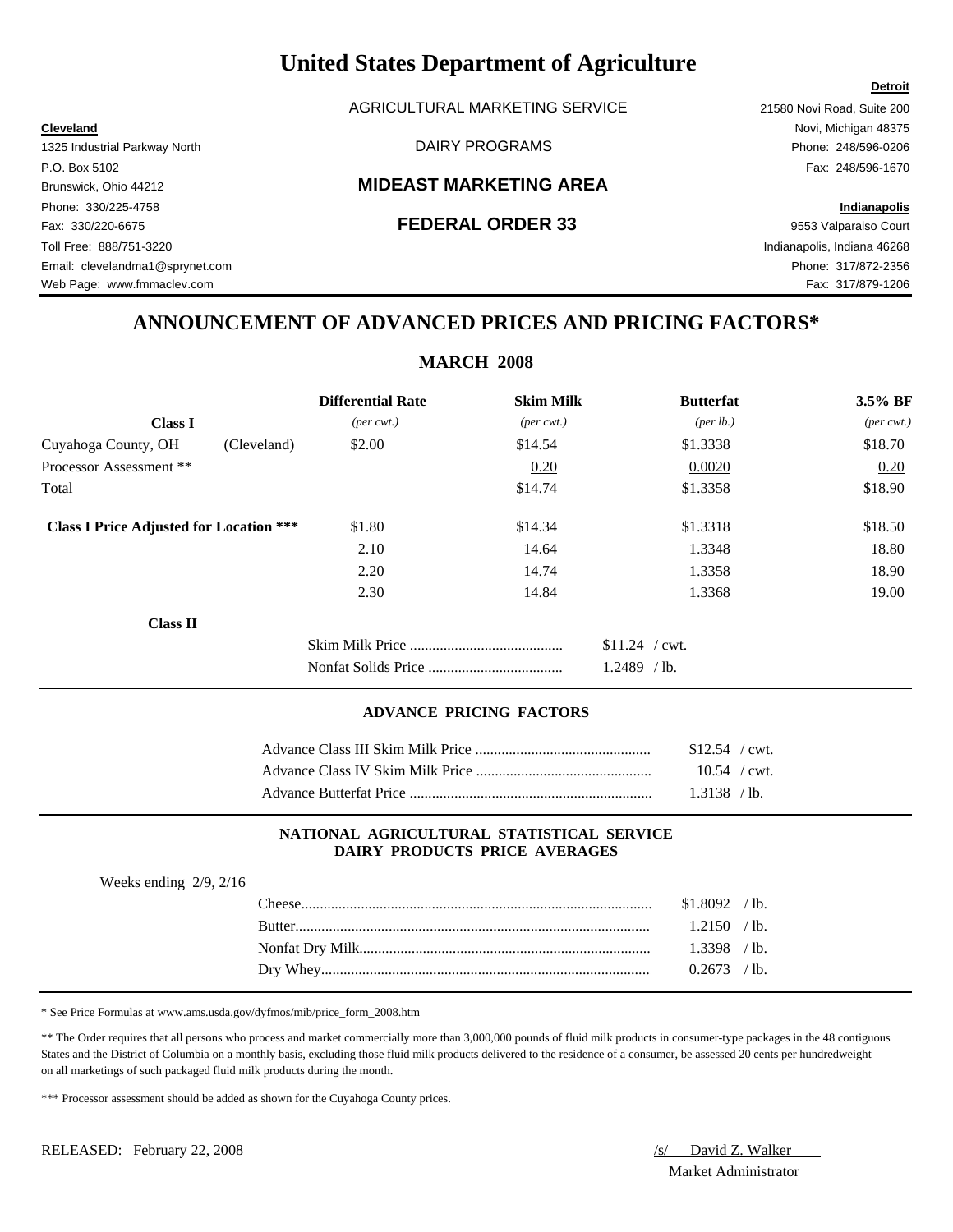AGRICULTURAL MARKETING SERVICE 21580 Novi Road, Suite 200

### Brunswick, Ohio 44212 **MIDEAST MARKETING AREA**

## **ANNOUNCEMENT OF ADVANCED PRICES AND PRICING FACTORS\***

|                                                |                             | <b>APRIL 2008</b>           |                   |                             |
|------------------------------------------------|-----------------------------|-----------------------------|-------------------|-----------------------------|
|                                                | <b>Differential Rate</b>    | <b>Skim Milk</b>            | <b>Butterfat</b>  | 3.5% BF                     |
| <b>Class I</b>                                 | $(\text{per} \text{ cwt.})$ | $(\text{per} \text{ cwt.})$ | (per lb.)         | $(\text{per} \text{ cwt.})$ |
| Cuyahoga County, OH<br>(Cleveland)             | \$2.00                      | \$16.39                     | \$1.3683          | \$20.61                     |
| Processor Assessment **                        |                             | 0.20                        | 0.0020            | 0.20                        |
| Total                                          |                             | \$16.59                     | \$1.3703          | \$20.81                     |
| <b>Class I Price Adjusted for Location ***</b> | \$1.80                      | \$16.19                     | \$1.3663          | \$20.41                     |
|                                                | 2.10                        | 16.49                       | 1.3693            | 20.71                       |
|                                                | 2.20                        | 16.59                       | 1.3703            | 20.81                       |
|                                                | 2.30                        | 16.69                       | 1.3713            | 20.91                       |
| Class II                                       |                             |                             |                   |                             |
|                                                |                             |                             | $$10.47$ / cwt.   |                             |
|                                                |                             |                             | 1.1633<br>$/$ lb. |                             |

#### **ADVANCE PRICING FACTORS**

|                                                                          | $$14.39$ / cwt. |  |
|--------------------------------------------------------------------------|-----------------|--|
|                                                                          |                 |  |
| Advance Butterfat Price <b>Server Server Server Server Server Server</b> | 1.3483 / lb.    |  |

#### **NATIONAL AGRICULTURAL STATISTICAL SERVICE DAIRY PRODUCTS PRICE AVERAGES**

| Weeks ending $3/8$ , $3/15$ |          |                |  |
|-----------------------------|----------|----------------|--|
|                             | ``heese_ | \$2.0190 / lb. |  |
|                             |          | $1.2438$ /lb.  |  |
|                             |          | $1.2537$ /lb.  |  |
|                             |          | $0.2454$ /lb.  |  |

\* See Price Formulas at www.ams.usda.gov/dyfmos/mib/price\_form\_2008.htm

\*\* The Order requires that all persons who process and market commercially more than 3,000,000 pounds of fluid milk products in consumer-type packages in the 48 contiguous States and the District of Columbia on a monthly basis, excluding those fluid milk products delivered to the residence of a consumer, be assessed 20 cents per hundredweight on all marketings of such packaged fluid milk products during the month.

\*\*\* Processor assessment should be added as shown for the Cuyahoga County prices.

Market Administrator

### **Detroit**

**Cleveland** Novi, Michigan 48375 1325 Industrial Parkway North DAIRY PROGRAMS Phone: 248/596-0206 P.O. Box 5102 Fax: 248/596-1670 Phone: 330/225-4758 **Indianapolis** Fax: 330/220-6675 **FEDERAL ORDER 33** 9553 Valparaiso Court Toll Free: 888/751-3220 Indianapolis, Indiana 46268 Email: clevelandma1@sprynet.com Phone: 317/872-2356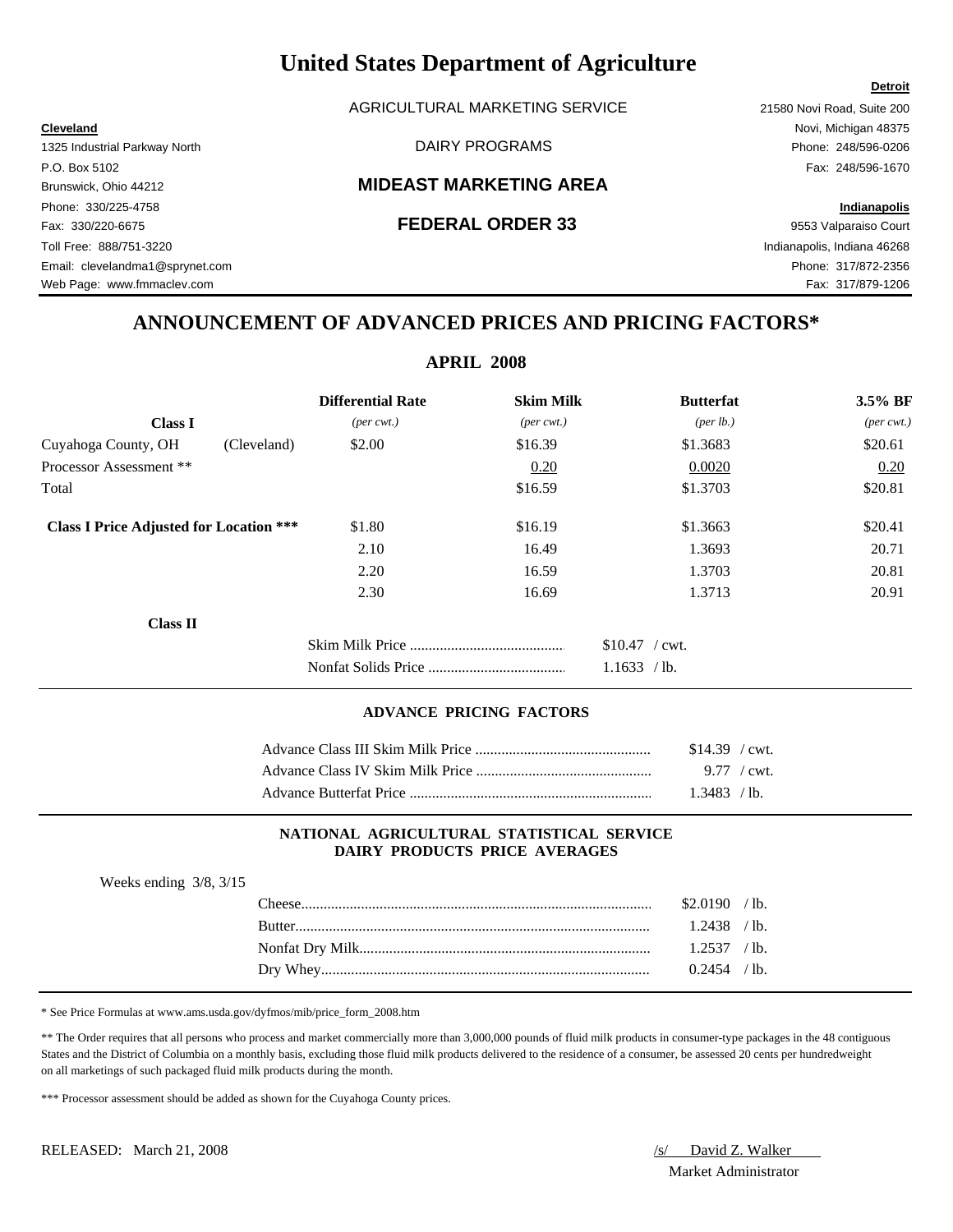AGRICULTURAL MARKETING SERVICE 21580 Novi Road, Suite 200

### Brunswick, Ohio 44212 **MIDEAST MARKETING AREA**

## **ANNOUNCEMENT OF ADVANCED PRICES AND PRICING FACTORS\***

|                                                |                             | <b>MAY 2008</b>             |                  |                             |
|------------------------------------------------|-----------------------------|-----------------------------|------------------|-----------------------------|
|                                                | <b>Differential Rate</b>    | <b>Skim Milk</b>            | <b>Butterfat</b> | 3.5% BF                     |
| <b>Class I</b>                                 | $(\text{per} \text{ cwt.})$ | $(\text{per} \text{ cwt.})$ | (per lb.)        | $(\text{per} \text{ cwt.})$ |
| Cuyahoga County, OH<br>(Cleveland)             | \$2.00                      | \$13.90                     | \$1.4863         | \$18.62                     |
| Processor Assessment **                        |                             | 0.20                        | 0.0020           | 0.20                        |
| Total                                          |                             | \$14.10                     | \$1.4883         | \$18.82                     |
| <b>Class I Price Adjusted for Location ***</b> | \$1.80                      | \$13.70                     | \$1.4843         | \$18.42                     |
|                                                | 2.10                        | 14.00                       | 1.4873           | 18.72                       |
|                                                | 2.20                        | 14.10                       | 1.4883           | 18.82                       |
|                                                | 2.30                        | 14.20                       | 1.4893           | 18.92                       |
| Class II                                       |                             |                             |                  |                             |
|                                                |                             |                             | $$10.40$ / cwt.  |                             |
|                                                |                             |                             | $1.1556$ /lb.    |                             |

#### **ADVANCE PRICING FACTORS**

|                                                                          | \$11.90 / cwt. |  |
|--------------------------------------------------------------------------|----------------|--|
|                                                                          | 9.70 / cwt.    |  |
| Advance Butterfat Price <b>Server Server Server Server Server Server</b> | 1.4663 /lb.    |  |

#### **NATIONAL AGRICULTURAL STATISTICAL SERVICE DAIRY PRODUCTS PRICE AVERAGES**

| Weeks ending $4/5$ , $4/12$ |               |                |  |
|-----------------------------|---------------|----------------|--|
|                             |               | $$1.8038$ /lb. |  |
|                             | <b>Butter</b> | 1.3421 / lb.   |  |
|                             |               | $1.2456$ /lb.  |  |
|                             |               | $0.2528$ /lb.  |  |

\* See Price Formulas at www.ams.usda.gov/dyfmos/mib/price\_form\_2008.htm

\*\* The Order requires that all persons who process and market commercially more than 3,000,000 pounds of fluid milk products in consumer-type packages in the 48 contiguous States and the District of Columbia on a monthly basis, excluding those fluid milk products delivered to the residence of a consumer, be assessed 20 cents per hundredweight on all marketings of such packaged fluid milk products during the month.

\*\*\* Processor assessment should be added as shown for the Cuyahoga County prices.

Market Administrator

### **Detroit**

**Cleveland** Novi, Michigan 48375 1325 Industrial Parkway North DAIRY PROGRAMS Phone: 248/596-0206 P.O. Box 5102 Fax: 248/596-1670 Phone: 330/225-4758 **Indianapolis** Fax: 330/220-6675 **FEDERAL ORDER 33** 9553 Valparaiso Court Toll Free: 888/751-3220 Indianapolis, Indiana 46268 Email: clevelandma1@sprynet.com Phone: 317/872-2356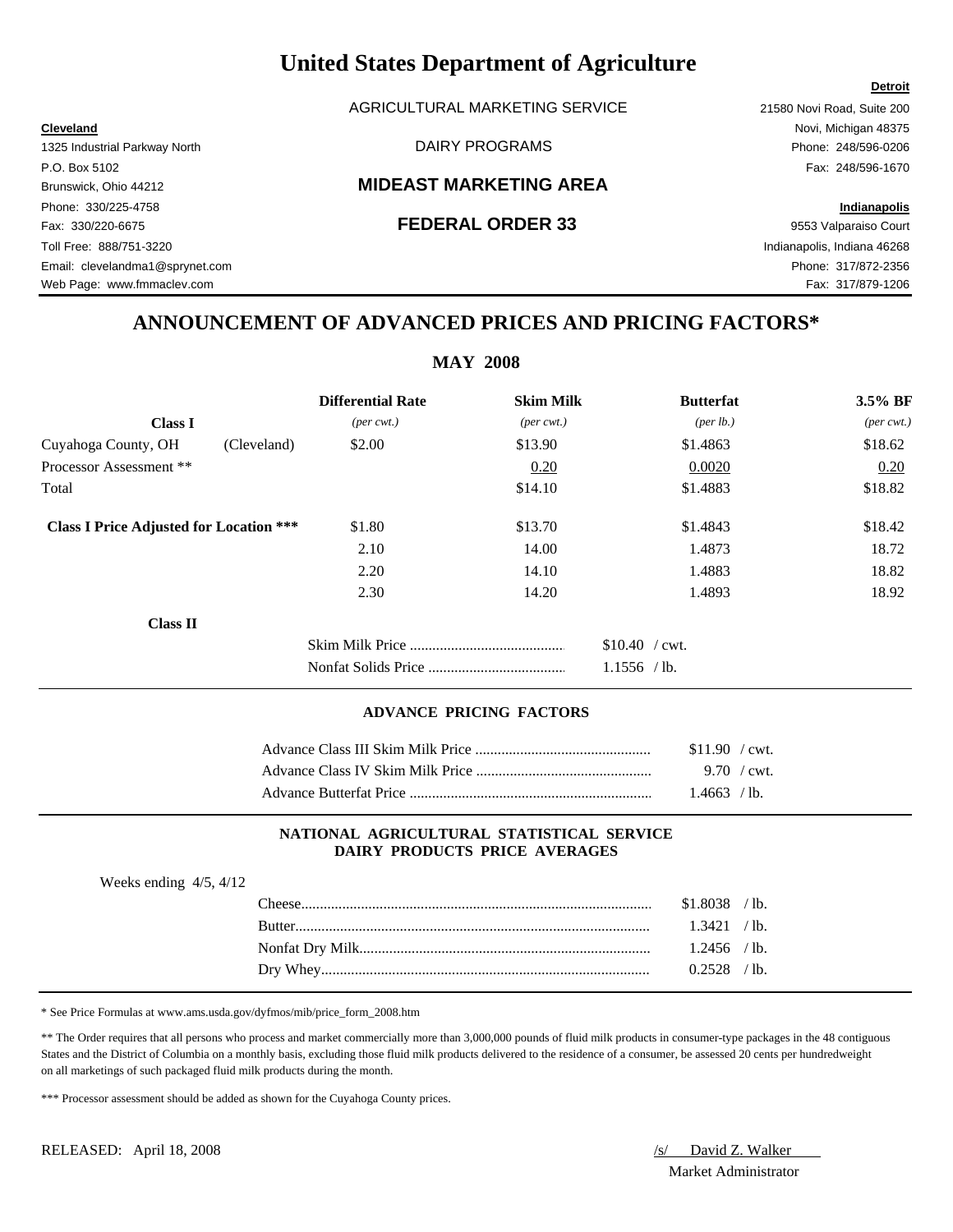AGRICULTURAL MARKETING SERVICE 21580 Novi Road, Suite 200

### Brunswick, Ohio 44212 **MIDEAST MARKETING AREA**

Email: clevelandma1@sprynet.com Phone: 317/872-2356 Web Page: www.fmmaclev.com Fax: 317/879-1206

## **ANNOUNCEMENT OF ADVANCED PRICES AND PRICING FACTORS\***

|                                                |                             | <b>JUNE 2008</b>            |                  |                             |
|------------------------------------------------|-----------------------------|-----------------------------|------------------|-----------------------------|
|                                                | <b>Differential Rate</b>    | <b>Skim Milk</b>            | <b>Butterfat</b> | 3.5% BF                     |
| <b>Class I</b>                                 | $(\text{per} \text{ cwt.})$ | $(\text{per} \text{ cwt.})$ | (per lb.)        | $(\text{per} \text{ cwt.})$ |
| Cuyahoga County, OH<br>(Cleveland)             | \$2.00                      | \$15.17                     | \$1.5825         | \$20.18                     |
| Processor Assessment **                        |                             | 0.20                        | 0.0020           | 0.20                        |
| Total                                          |                             | \$15.37                     | \$1.5845         | \$20.38                     |
| <b>Class I Price Adjusted for Location ***</b> | \$1.80                      | \$14.97                     | \$1.5805         | \$19.98                     |
|                                                | 2.10                        | 15.27                       | 1.5835           | 20.28                       |
|                                                | 2.20                        | 15.37                       | 1.5845           | 20.38                       |
|                                                | 2.30                        | 15.47                       | 1.5855           | 20.48                       |
| Class II                                       |                             |                             |                  |                             |
|                                                |                             |                             | $$10.89$ / cwt.  |                             |
|                                                |                             |                             | 1.2100 / lb.     |                             |

#### **ADVANCE PRICING FACTORS**

|                                                                          | $$13.17$ / cwt. |  |
|--------------------------------------------------------------------------|-----------------|--|
|                                                                          | $10.19$ / cwt.  |  |
| Advance Butterfat Price <b>Server Server Server Server Server Server</b> | $1.5625$ /lb.   |  |

#### **NATIONAL AGRICULTURAL STATISTICAL SERVICE DAIRY PRODUCTS PRICE AVERAGES**

| Weeks ending $5/10$ , $5/17$ |                |  |
|------------------------------|----------------|--|
|                              | $$1.9527$ /lb. |  |
| <b>Rutter</b>                | $1.4223$ /lb.  |  |
|                              | $1.3006$ /lb.  |  |
|                              | $0.2686$ /lb.  |  |

\* See Price Formulas at www.ams.usda.gov/dyfmos/mib/price\_form\_2008.htm

\*\* The Order requires that all persons who process and market commercially more than 3,000,000 pounds of fluid milk products in consumer-type packages in the 48 contiguous States and the District of Columbia on a monthly basis, excluding those fluid milk products delivered to the residence of a consumer, be assessed 20 cents per hundredweight on all marketings of such packaged fluid milk products during the month.

\*\*\* Processor assessment should be added as shown for the Cuyahoga County prices.

Market Administrator

### **Detroit**

**Cleveland** Novi, Michigan 48375 1325 Industrial Parkway North DAIRY PROGRAMS Phone: 248/596-0206 P.O. Box 5102 Fax: 248/596-1670 Phone: 330/225-4758 **Indianapolis** Fax: 330/220-6675 **FEDERAL ORDER 33** 9553 Valparaiso Court Toll Free: 888/751-3220 Indianapolis, Indiana 46268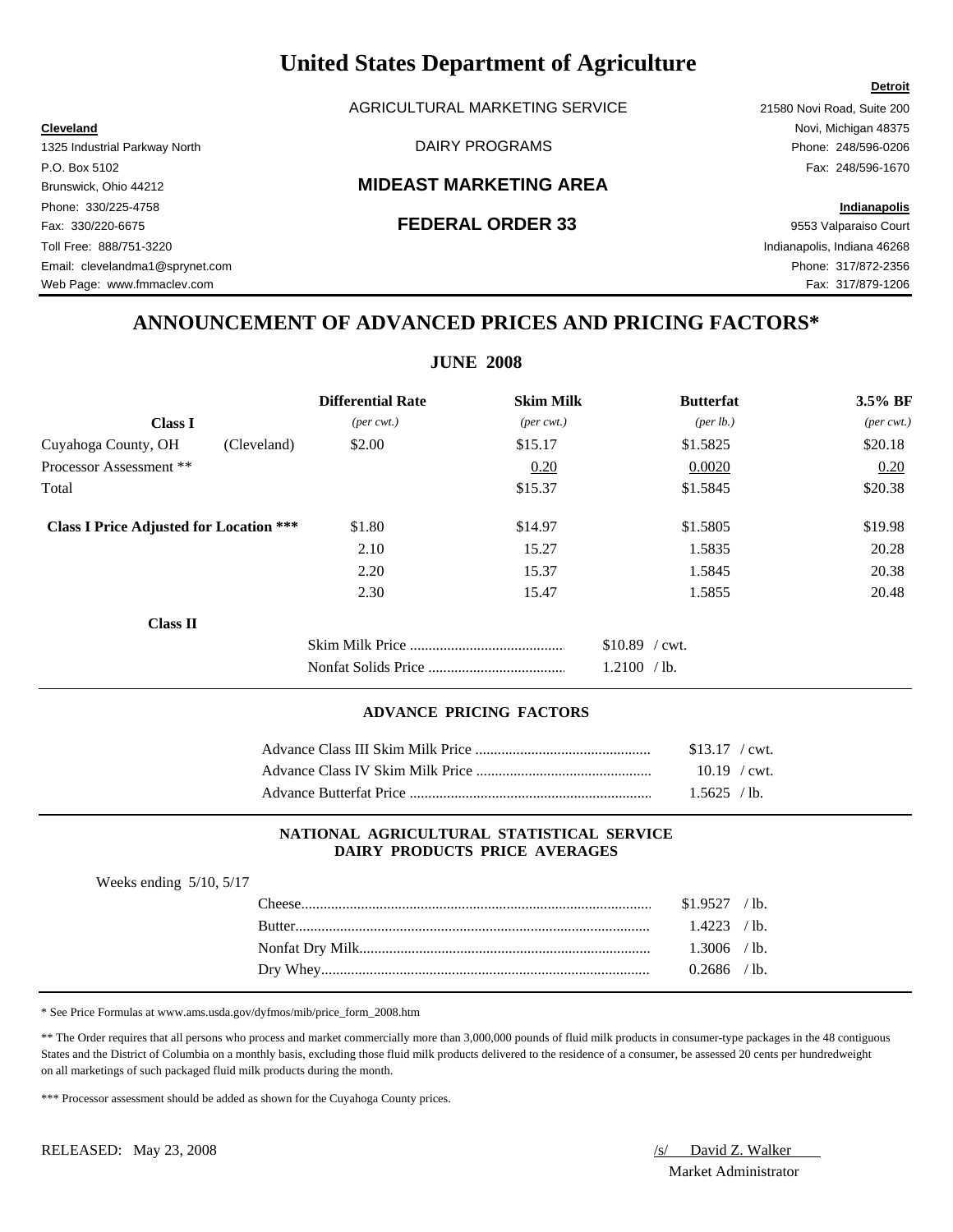AGRICULTURAL MARKETING SERVICE 21580 Novi Road, Suite 200

### Brunswick, Ohio 44212 **MIDEAST MARKETING AREA**

## **ANNOUNCEMENT OF ADVANCED PRICES AND PRICING FACTORS\***

|                                                |                             | <b>JULY 2008</b>            |                    |                             |
|------------------------------------------------|-----------------------------|-----------------------------|--------------------|-----------------------------|
|                                                | <b>Differential Rate</b>    | <b>Skim Milk</b>            | <b>Butterfat</b>   | 3.5% BF                     |
| <b>Class I</b>                                 | $(\text{per} \text{ cwt.})$ | $(\text{per} \text{ cwt.})$ | $(\text{per lb.})$ | $(\text{per} \text{ cwt.})$ |
| Cuyahoga County, OH<br>(Cleveland)             | \$2.00                      | \$17.70                     | \$1.6286           | \$22.78                     |
| Processor Assessment **                        |                             | 0.20                        | 0.0020             | 0.20                        |
| Total                                          |                             | \$17.90                     | \$1.6306           | \$22.98                     |
| <b>Class I Price Adjusted for Location ***</b> | \$1.80                      | \$17.50                     | \$1.6266           | \$22.58                     |
|                                                | 2.10                        | 17.80                       | 1.6296             | 22.88                       |
|                                                | 2.20                        | 17.90                       | 1.6306             | 22.98                       |
|                                                | 2.30                        | 18.00                       | 1.6316             | 23.08                       |
| Class II                                       |                             |                             |                    |                             |
|                                                |                             |                             | $$11.31$ / cwt.    |                             |
|                                                |                             |                             | 1.2567<br>$/$ lb.  |                             |

#### **ADVANCE PRICING FACTORS**

| $$15.70$ / cwt. |  |
|-----------------|--|
| $10.61$ / cwt.  |  |
| 1.6086 / lb.    |  |

#### **NATIONAL AGRICULTURAL STATISTICAL SERVICE DAIRY PRODUCTS PRICE AVERAGES**

| Weeks ending $6/7$ , $6/14$ |               |                |  |
|-----------------------------|---------------|----------------|--|
|                             |               | $$2.2156$ /lb. |  |
|                             | <b>Rutter</b> | $.4607$ / lb.  |  |
|                             |               | $1.3479$ /lb.  |  |
|                             |               | $0.2774$ /lb.  |  |

\* See Price Formulas at www.ams.usda.gov/dyfmos/mib/price\_form\_2008.htm

\*\* The Order requires that all persons who process and market commercially more than 3,000,000 pounds of fluid milk products in consumer-type packages in the 48 contiguous States and the District of Columbia on a monthly basis, excluding those fluid milk products delivered to the residence of a consumer, be assessed 20 cents per hundredweight on all marketings of such packaged fluid milk products during the month.

\*\*\* Processor assessment should be added as shown for the Cuyahoga County prices.

Market Administrator

### **Detroit**

**Cleveland** Novi, Michigan 48375 1325 Industrial Parkway North DAIRY PROGRAMS Phone: 248/596-0206 P.O. Box 5102 Fax: 248/596-1670 Phone: 330/225-4758 **Indianapolis** Fax: 330/220-6675 **FEDERAL ORDER 33** 9553 Valparaiso Court Toll Free: 888/751-3220 Indianapolis, Indiana 46268 Email: clevelandma1@sprynet.com Phone: 317/872-2356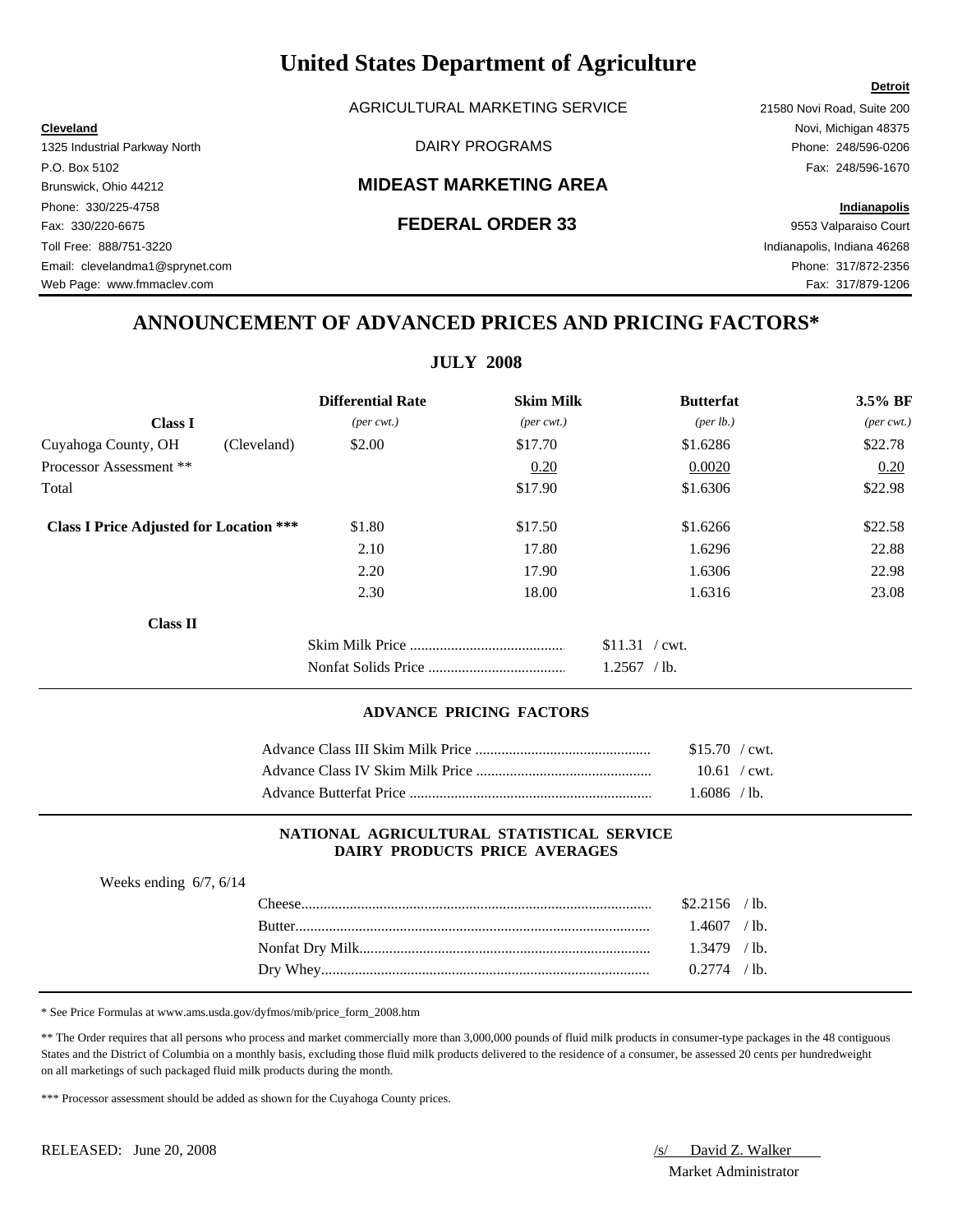AGRICULTURAL MARKETING SERVICE 21580 Novi Road, Suite 200

### Brunswick, Ohio 44212 **MIDEAST MARKETING AREA**

## **ANNOUNCEMENT OF ADVANCED PRICES AND PRICING FACTORS\***

### **AUGUST 2008**

|                                                | <b>Differential Rate</b>    | <b>Skim Milk</b>            | <b>Butterfat</b>  | 3.5% BF                     |
|------------------------------------------------|-----------------------------|-----------------------------|-------------------|-----------------------------|
| <b>Class I</b>                                 | $(\text{per} \text{ cwt.})$ | $(\text{per} \text{ cwt.})$ | (per lb.)         | $(\text{per} \text{ cwt.})$ |
| Cuyahoga County, OH<br>(Cleveland)             | \$2.00                      | \$15.05                     | \$1.7004          | \$20.47                     |
| Processor Assessment **                        |                             | 0.20                        | 0.0020            | 0.20                        |
| Total                                          |                             | \$15.25                     | \$1.7024          | \$20.67                     |
| <b>Class I Price Adjusted for Location ***</b> | \$1.80                      | \$14.85                     | \$1.6984          | \$20.27                     |
|                                                | 2.10                        | 15.15                       | 1.7014            | 20.57                       |
|                                                | 2.20                        | 15.25                       | 1.7024            | 20.67                       |
|                                                | 2.30                        | 15.35                       | 1.7034            | 20.77                       |
| Class II                                       |                             |                             |                   |                             |
|                                                |                             |                             | $$11.74$ / cwt.   |                             |
|                                                |                             |                             | 1.3044<br>$/$ lb. |                             |

#### **ADVANCE PRICING FACTORS**

| $$13.05$ / cwt. |  |
|-----------------|--|
| $11.04$ / cwt.  |  |
| $1.6804$ / lb.  |  |

#### **NATIONAL AGRICULTURAL STATISTICAL SERVICE DAIRY PRODUCTS PRICE AVERAGES**

| Weeks ending $7/5$ , $7/12$ |                |  |
|-----------------------------|----------------|--|
| ``heese_                    | $$1.9792$ /lb. |  |
|                             | $1.5205$ /lb.  |  |
|                             | $1.3957$ /lb.  |  |
|                             | $0.2690$ /lb.  |  |

\* See Price Formulas at www.ams.usda.gov/dyfmos/mib/price\_form\_2008.htm

\*\* The Order requires that all persons who process and market commercially more than 3,000,000 pounds of fluid milk products in consumer-type packages in the 48 contiguous States and the District of Columbia on a monthly basis, excluding those fluid milk products delivered to the residence of a consumer, be assessed 20 cents per hundredweight on all marketings of such packaged fluid milk products during the month.

\*\*\* Processor assessment should be added as shown for the Cuyahoga County prices.

Market Administrator

### **Detroit**

**Cleveland** Novi, Michigan 48375 1325 Industrial Parkway North DAIRY PROGRAMS Phone: 248/596-0206 P.O. Box 5102 Fax: 248/596-1670 Phone: 330/225-4758 **Indianapolis** Fax: 330/220-6675 **FEDERAL ORDER 33** 9553 Valparaiso Court Toll Free: 888/751-3220 Indianapolis, Indiana 46268 Email: clevelandma1@sprynet.com Phone: 317/872-2356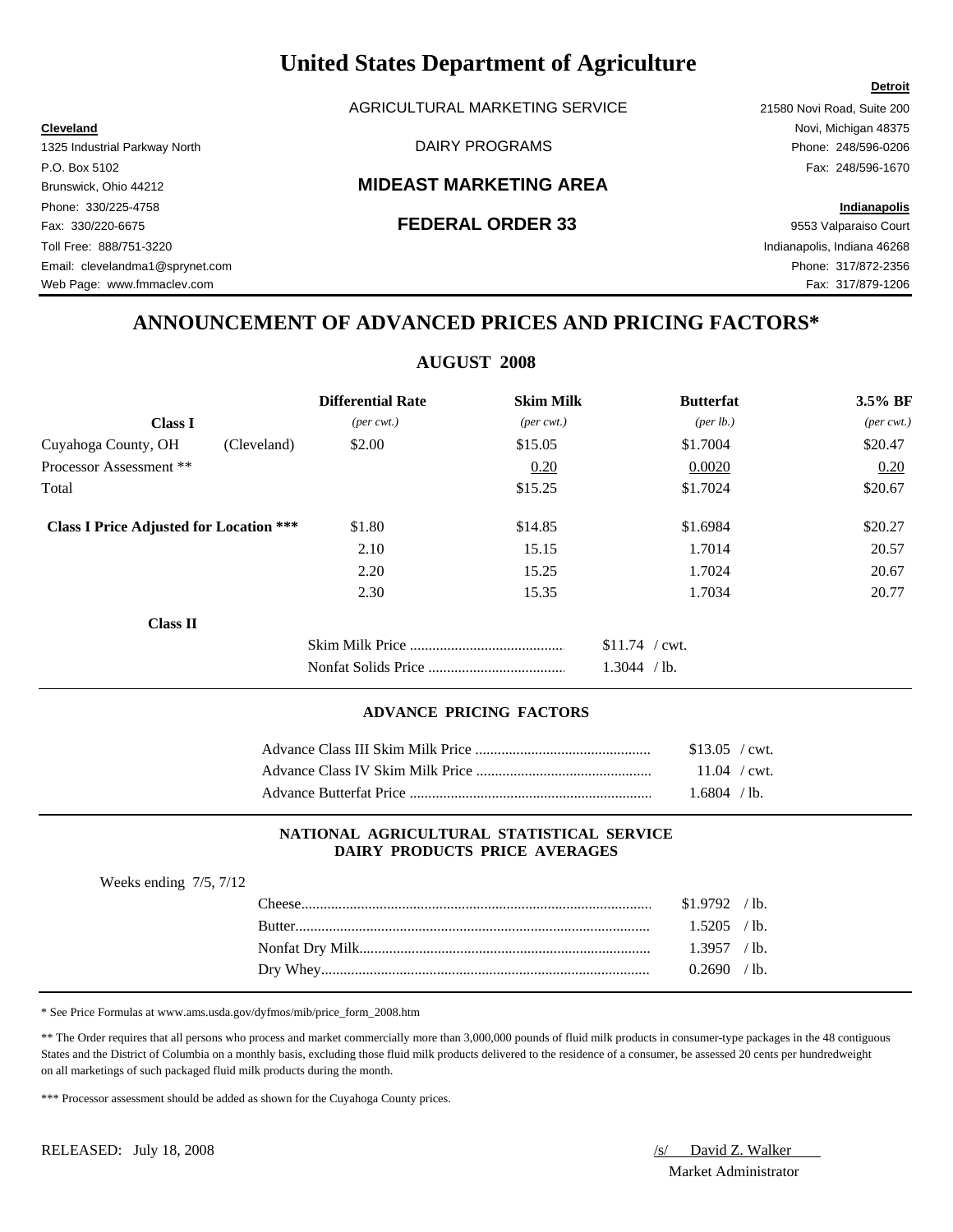AGRICULTURAL MARKETING SERVICE 21580 Novi Road, Suite 200

1325 Industrial Parkway North DAIRY PROGRAMS Phone: 248/596-0206 P.O. Box 5102 Fax: 248/596-1670 Phone: 330/225-4758 **Indianapolis** Fax: 330/220-6675 **FEDERAL ORDER 33** 9553 Valparaiso Court Toll Free: 888/751-3220 Indianapolis, Indiana 46268 Email: clevelandma1@sprynet.com Phone: 317/872-2356

#### Brunswick, Ohio 44212 **MIDEAST MARKETING AREA**

**Cleveland** Novi, Michigan 48375

Web Page: www.fmmaclev.com example of the state of the state of the state of the state of the state of the state of the state of the state of the state of the state of the state of the state of the state of the state of th

### **ANNOUNCEMENT OF ADVANCED PRICES AND PRICING FACTORS** 1/ 4/

|                                               | <b>Differential Rate</b>    | <b>Skim Milk</b>            | <b>Butterfat</b>               | 3.5% BF                     |
|-----------------------------------------------|-----------------------------|-----------------------------|--------------------------------|-----------------------------|
| <b>Class I</b>                                | $(\text{per} \text{ cwt.})$ | $(\text{per} \text{ cwt.})$ | ${\rm (per \, lb.)}$           | $(\text{per} \text{ cwt.})$ |
| Cuyahoga County, OH<br>(Cleveland)            | \$2.00                      | \$13.98                     | \$1.7611                       | \$19.65                     |
| Processor Assessment 2/                       |                             | 0.20                        | 0.0020                         | 0.20                        |
| Total                                         |                             | \$14.18                     | \$1.7631                       | \$19.85                     |
| <b>Class I Price Adjusted for Location 3/</b> | \$1.80                      | \$13.78                     | \$1.7591                       | \$19.45                     |
|                                               | 2.10                        | 14.08                       | 1.7621                         | 19.75                       |
|                                               | 2.20                        | 14.18                       | 1.7631                         | 19.85                       |
|                                               | 2.30                        | 14.28                       | 1.7641                         | 19.95                       |
| <b>Class II</b>                               |                             |                             |                                |                             |
|                                               |                             |                             | \$11.59<br>$\sqrt{\rm{cwt}}$ . |                             |
|                                               |                             |                             | 1.2878<br>$/$ lb.              |                             |

#### **ADVANCE PRICING FACTORS**

| $$11.98$ / cwt. |
|-----------------|
| $10.89$ / cwt.  |
| 1.7411 / lb.    |

#### **NATIONAL AGRICULTURAL STATISTICAL SERVICE DAIRY PRODUCTS PRICE AVERAGES**

Weeks ending 8/9, 8/16

| `heese        | \$1.9041 | $^{\prime}$ lb. |
|---------------|----------|-----------------|
| <b>Butter</b> |          | $^{\prime}$ lb. |
|               | .3790    | $^{\prime}$ lb. |
|               | 0.2487   | $^{\prime}$ lb. |

1/ See Price Formulas by going to www.ams.usda.gov/DairyMarketStatistics; then select "Prices"; and then select "Price Formulas - 2008".

2/ The Order requires that all persons who process and market commercially more than 3,000,000 pounds of fluid milk products in consumer-type packages in the 48 contiguous States and the District of Columbia on a monthly basis, excluding those fluid milk products delivered to the residence of a consumer, be assessed 20 cents per hundredweight on all marketings of such packaged fluid milk products during the month.

3/ Processor assessment should be added as shown for the Cuyahoga County prices.

4/ The manufacturing allowances and butterfat yield factor used to compute the Federal order minimum advance Class I prices and Class II nonfat solids and skim milk prices and pricing factors in this announcement are those published in the Federal Register on December 29, 2006 (71 FR 78333). A complaint to enjoin the implementation of the revised manufacturing allowances and butterfat yield factor contained in the Interim Final Rule published in the Federal Register July 31, 2008 (73 FR44617) was filed in the United States District Court for the District of Columbia. The effective date of the Interim Final Rule will be postponed to October 1, 2008. The revised manufacturing allowances and butterfat yield factor will be used in computing the October 2008 Federal order minimum advance Class I and Class II prices and pricing factors to be announced on September 19, 2008 unless a court order directs otherwise. The revised manufacturing allowances and butterfat yield factor of the Interim Final Rule will be used to compute minimum Federal order Class III and Class IV prices for October 2008 and in the announcement of advanced prices and pricing factors thereafter.

| /s/ | David Z. Walker |  |
|-----|-----------------|--|
|     |                 |  |

#### RELEASED: August 22, 2008 Market Administrator

**Detroit**

# **SEPTEMBER 2008**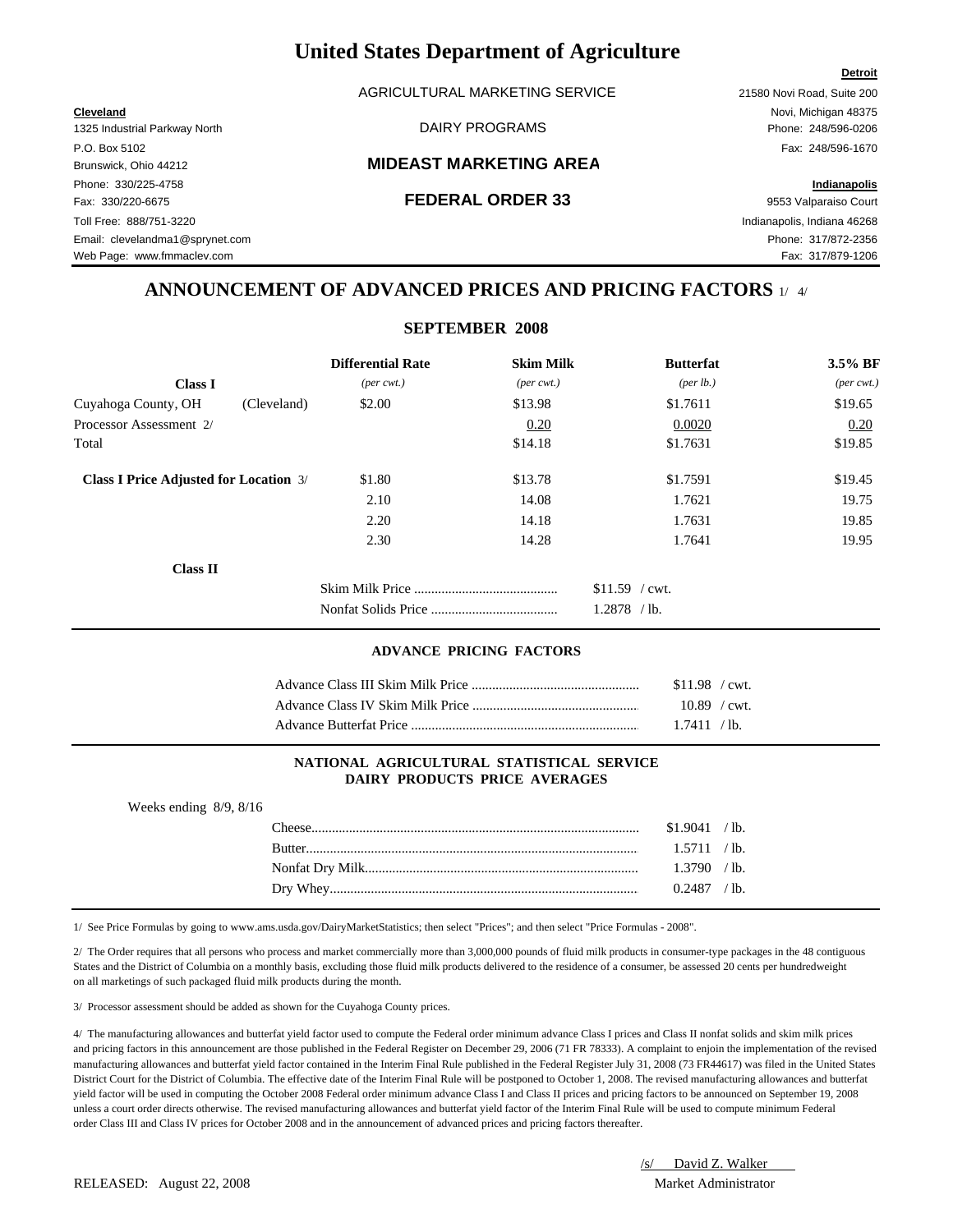AGRICULTURAL MARKETING SERVICE 21580 Novi Road, Suite 200

1325 Industrial Parkway North DAIRY PROGRAMS Phone: 248/596-0206 P.O. Box 5102 Fax: 248/596-1670 Phone: 330/225-4758 **Indianapolis** Fax: 330/220-6675 **FEDERAL ORDER 33** 9553 Valparaiso Court Toll Free: 888/751-3220 Indianapolis, Indiana 46268 Email: clevelandma1@sprynet.com Phone: 317/872-2356

#### Brunswick, Ohio 44212 **MIDEAST MARKETING AREA**

**Cleveland** Novi, Michigan 48375

**Detroit**

Web Page: www.fmmaclev.com example of the community of the community of the community of the community of the community of the community of the community of the community of the community of the community of the community

### **ANNOUNCEMENT OF ADVANCED PRICES AND PRICING FACTORS** 1/ 4/

**OCTOBER 2008**

|                                               | <b>Differential Rate</b>    | <b>Skim Milk</b>            | <b>Butterfat</b>     | $3.5\%$ BF                  |
|-----------------------------------------------|-----------------------------|-----------------------------|----------------------|-----------------------------|
| <b>Class I</b>                                | $(\text{per} \text{ cwt.})$ | $(\text{per} \text{ cwt.})$ | ${\rm (per \, lb.)}$ | $(\text{per} \text{ cwt.})$ |
| Cuyahoga County, OH<br>(Cleveland)            | \$2.00                      | \$11.76                     | \$1.7651             | \$17.53                     |
| Processor Assessment 2/                       |                             | 0.20                        | 0.0020               | 0.20                        |
| Total                                         |                             | \$11.96                     | \$1.7671             | \$17.73                     |
| <b>Class I Price Adjusted for Location 3/</b> | \$1.80                      | \$11.56                     | \$1.7631             | \$17.33                     |
|                                               | 2.10                        | 11.86                       | 1.7661               | 17.63                       |
|                                               | 2.20                        | 11.96                       | 1.7671               | 17.73                       |
|                                               | 2.30                        | 12.06                       | 1.7681               | 17.83                       |
| <b>Class II</b>                               |                             |                             |                      |                             |
|                                               |                             |                             | $$10.46$ / cwt.      |                             |
|                                               |                             |                             | 1.1622<br>$/1b$ .    |                             |

#### **ADVANCE PRICING FACTORS**

| \$9.71 / cwt. |  |
|---------------|--|
| 9.76 / cwt.   |  |
| 1.7451 / h    |  |

#### **NATIONAL AGRICULTURAL STATISTICAL SERVICE DAIRY PRODUCTS PRICE AVERAGES**

| Weeks ending $9/6$ , $9/13$ |                |  |
|-----------------------------|----------------|--|
|                             | $$1.7279$ /lb. |  |
|                             | $1.6125$ /lb.  |  |
|                             | $1.2628$ /lb.  |  |
|                             | $0.2241$ /lb.  |  |
|                             |                |  |

1/ See Price Formulas by going to www.ams.usda.gov/DairyMarketStatistics; then select "Prices"; and then select "Price Formulas - 2008".

2/ The Order requires that all persons who process and market commercially more than 3,000,000 pounds of fluid milk products in consumer-type packages in the 48 contiguous States and the District of Columbia on a monthly basis, excluding those fluid milk products delivered to the residence of a consumer, be assessed 20 cents per hundredweight on all marketings of such packaged fluid milk products during the month.

3/ Processor assessment should be added as shown for the Cuyahoga County prices.

4/ The manufacturing allowances and butterfat yield factor used to compute the Federal order minimum advance Class I and Class II Prices and pricing factors in this announcement, as well as future Class I and Class II prices and pricing factors, and Federal order minimum prices for Class III and Class IV milk marketed on or after October 1, 200 will be the revised manufacturing allowances and butterfat yield factor contained in the Interim Final Rule published in the Federal Register July 31, 2008 (73 FR 44617).

#### /s/ David Z. Walker

RELEASED: September 23, 2008 Market Administrator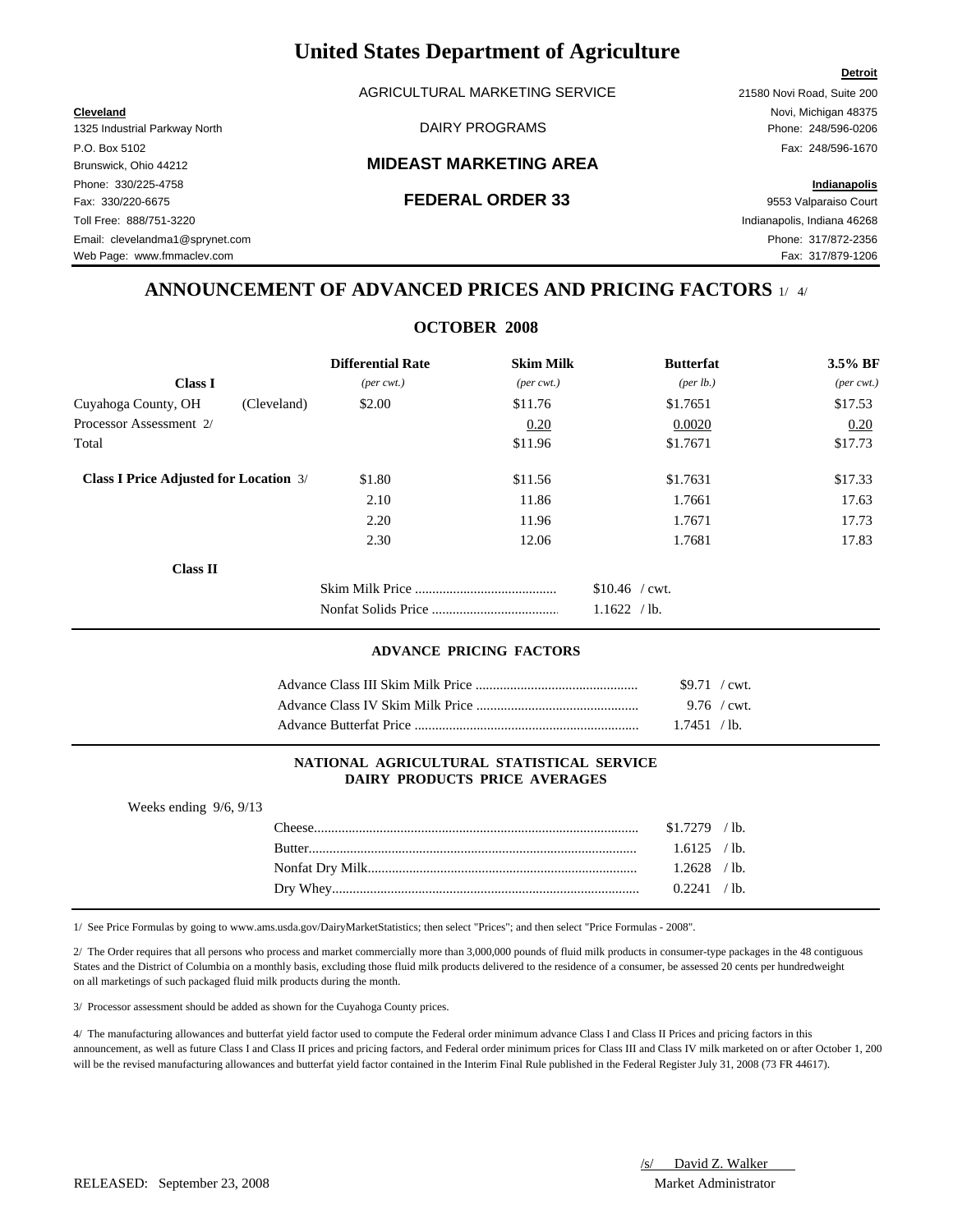AGRICULTURAL MARKETING SERVICE 21580 Novi Road, Suite 200

1325 Industrial Parkway North **National Parkway North Communist Communist Communist Communist Communist Communist Communist Communist Communist Communist Phone: 248/596-0206** P.O. Box 5102 Fax: 248/596-1670 Phone: 330/225-4758 **Indianapolis** Fax: 330/220-6675 **FEDERAL ORDER 33** 9553 Valparaiso Court Toll Free: 888/751-3220 Indianapolis, Indiana 46268 Email: clevelandma1@sprynet.com Phone: 317/872-2356

#### Brunswick, Ohio 44212 **MIDEAST MARKETING AREA**

**Cleveland** Novi, Michigan 48375

**Detroit**

Web Page: www.fmmaclev.com example of the state of the state of the state of the state of the state of the state of the state of the state of the state of the state of the state of the state of the state of the state of th

### **ANNOUNCEMENT OF ADVANCED PRICES AND PRICING FACTORS** 1/

**NOVEMBER 2008**

|                                               | <b>Differential Rate</b>    | <b>Skim Milk</b>            | <b>Butterfat</b>  | 3.5% BF                     |
|-----------------------------------------------|-----------------------------|-----------------------------|-------------------|-----------------------------|
| <b>Class I</b>                                | $(\text{per} \text{ cwt.})$ | $(\text{per} \text{ cwt.})$ | (per lb.)         | $(\text{per} \text{ cwt.})$ |
| Cuyahoga County, OH<br>(Cleveland)            | \$2.00                      | \$13.29                     | \$1.8588          | \$19.33                     |
| Processor Assessment 2/                       |                             | 0.20                        | 0.0020            | 0.20                        |
| Total                                         |                             | \$13.49                     | \$1.8608          | \$19.53                     |
| <b>Class I Price Adjusted for Location 3/</b> | \$1.80                      | \$13.09                     | \$1.8568          | \$19.13                     |
|                                               | 2.10                        | 13.39                       | 1.8598            | 19.43                       |
|                                               | 2.20                        | 13.49                       | 1.8608            | 19.53                       |
|                                               | 2.30                        | 13.59                       | 1.8618            | 19.63                       |
| <b>Class II</b>                               |                             |                             |                   |                             |
|                                               |                             |                             | $$8.52$ / cwt.    |                             |
|                                               |                             |                             | 0.9467<br>$/$ lb. |                             |

#### **ADVANCE PRICING FACTORS**

|                         | $$11.29$ / cwt. |  |
|-------------------------|-----------------|--|
|                         | $7.82 / cwt$ .  |  |
| Advance Butterfat Price | 1.8388 / lb.    |  |

#### **NATIONAL AGRICULTURAL STATISTICAL SERVICE DAIRY PRODUCTS PRICE AVERAGES**

| Weeks ending $10/4$ , $10/11$ |        |                |  |
|-------------------------------|--------|----------------|--|
|                               |        | $$1.9323$ /lb. |  |
|                               | Rutter | $1.6899$ /lb.  |  |
|                               |        | $1.0452$ /lb.  |  |
|                               |        | $0.1970$ /lb.  |  |
|                               |        |                |  |

1/ See Price Formulas by going to www.ams.usda.gov/DairyMarketStatistics; then select "Prices"; and then select "Price Formulas - 2008".

2/ The Order requires that all persons who process and market commercially more than 3,000,000 pounds of fluid milk products in consumer-type packages in the 48 contiguous States and the District of Columbia on a monthly basis, excluding those fluid milk products delivered to the residence of a consumer, be assessed 20 cents per hundredweight on all marketings of such packaged fluid milk products during the month.

3/ Processor assessment should be added as shown for the Cuyahoga County prices.

RELEASED: October 17, 2008 Market Administrator